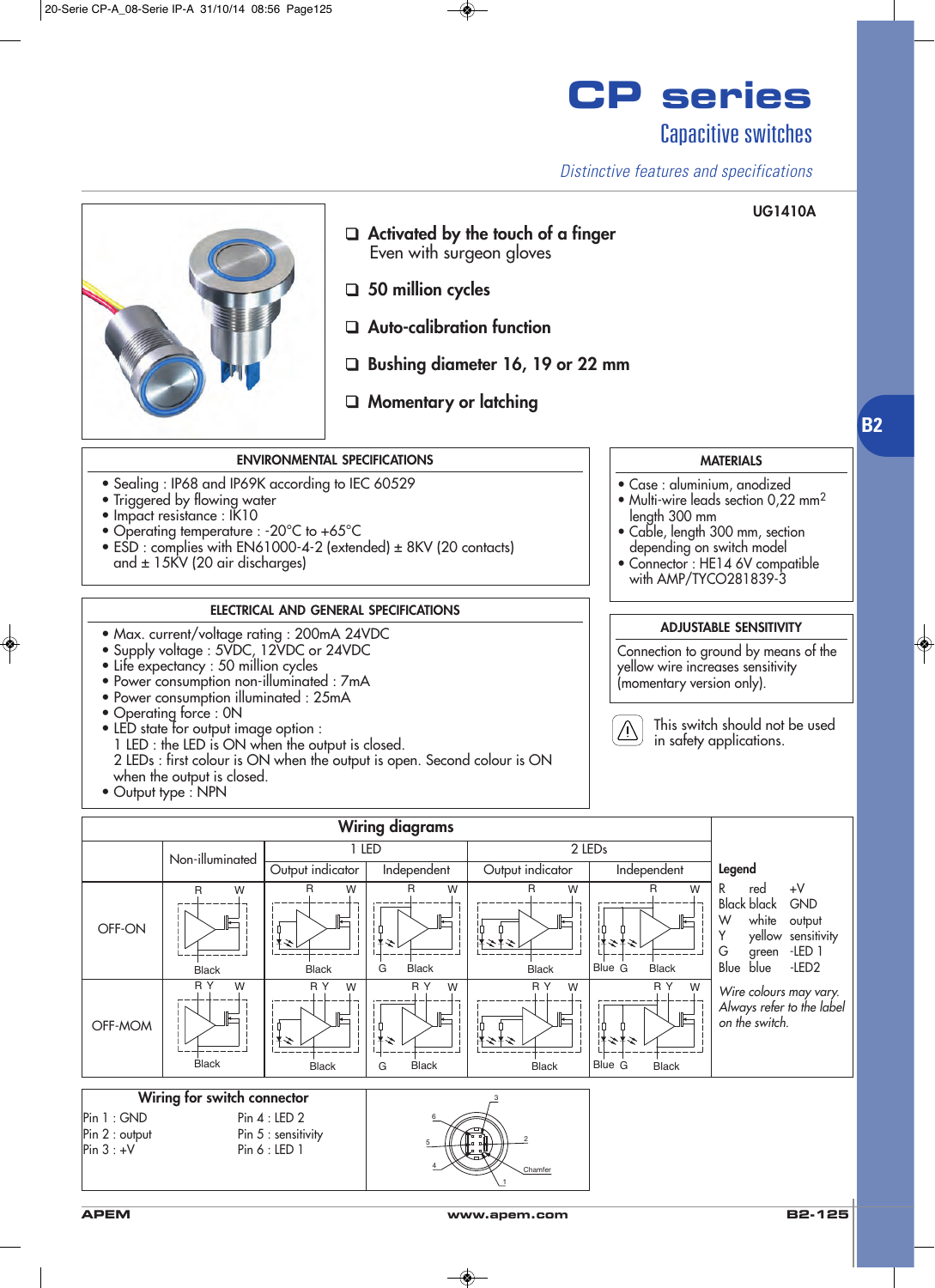# **CP series**

## Capacitive switches

#### *Overview*



#### *On request*

- *Duration of activation 15 minutes for latching models (standard duration is infinite)*
- *Different lengths, gauges or colours for flying lead terminals*
- *Different cable lengths*

**Dimensions** : first dimensions are in mm while inches are shown as bracketed numbers.



NOTICE : please note that not all combinations of above numbers are available. Refer to the following pages for further information.

**Packaging unit** : 20 pieces

The company reserves the right to change specifications without notice.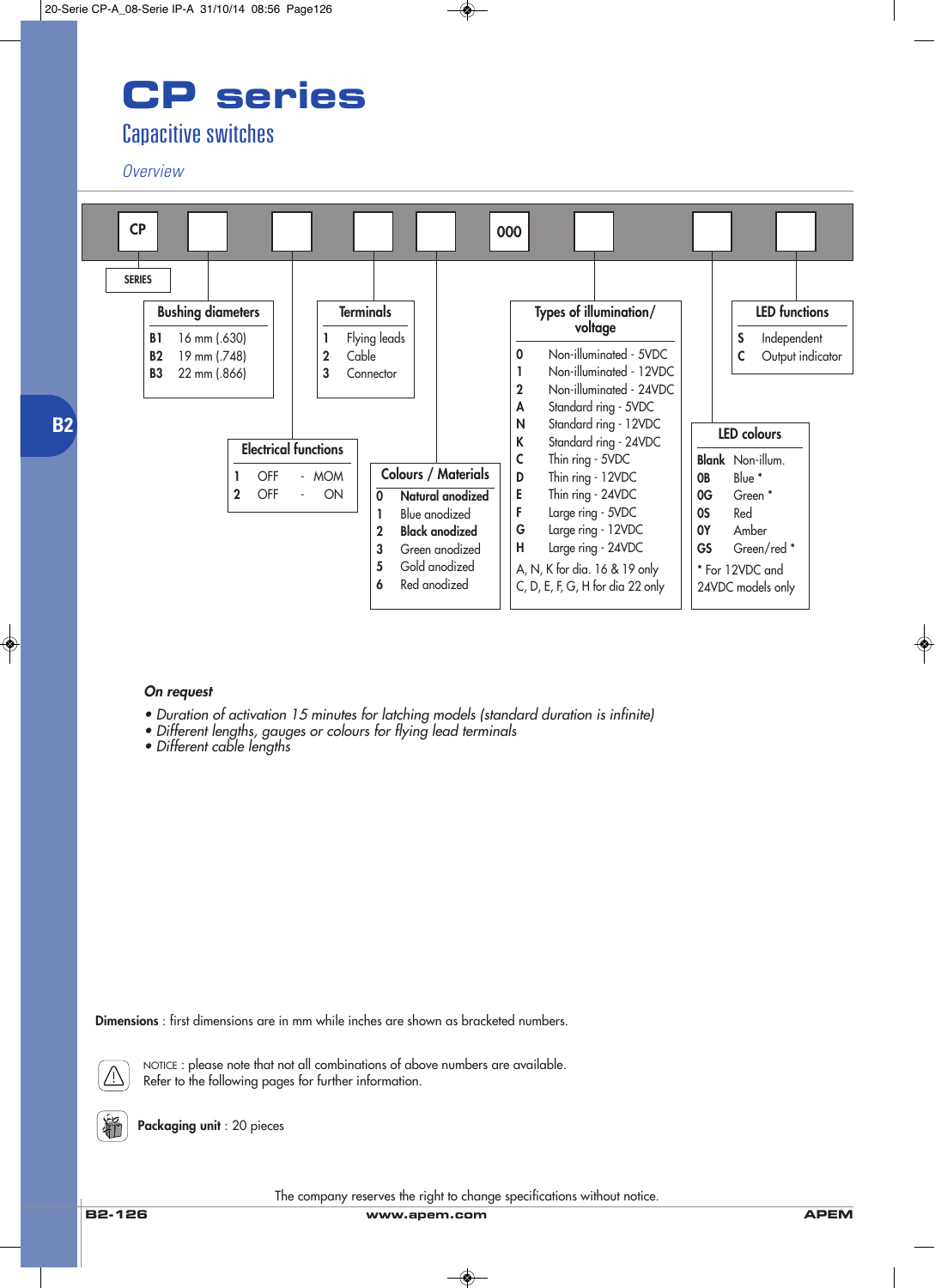

*Illuminated or non-illuminated*



**APEM www.apem.com B2-127**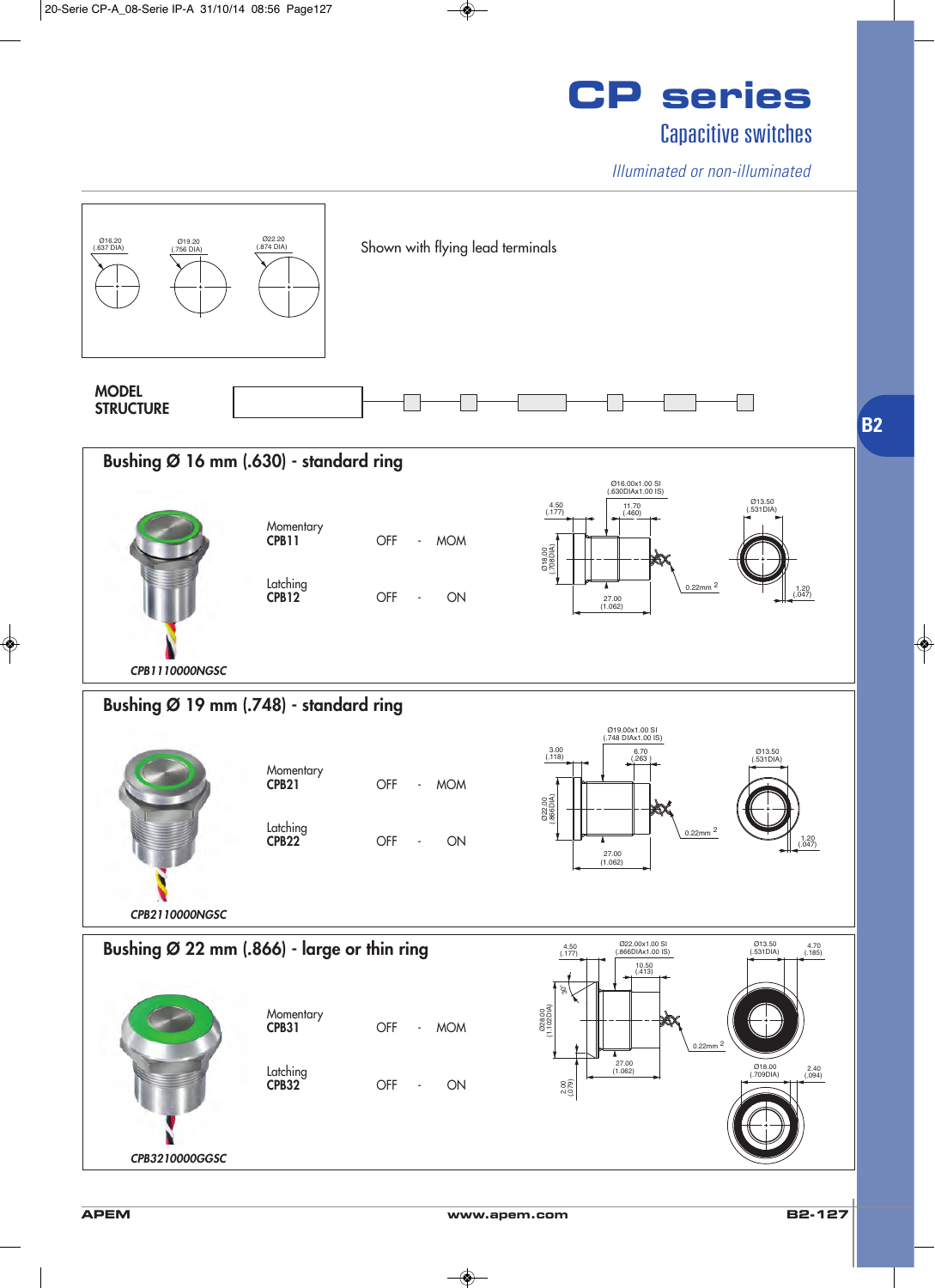# **CP series**

## Capacitive switches

#### *Options*



## **CASE COLOURS / MATERIALS**

**B2**



### **TYPES OF ILLUMINATION**

| 000                                 |      |       |       |
|-------------------------------------|------|-------|-------|
|                                     | 5VDC | 12VDC | 24VDC |
| Non-illuminated                     |      |       |       |
| Standard ring (Ø 16 & 19 only)      |      | N     |       |
| Thin ring ( $\varnothing$ 22 only)  |      |       | Е     |
| Large ring ( $\varnothing$ 22 only) |      |       |       |

#### **LED COLOURS**



**Blank** Non-illuminated



Blue, green and green/red LEDs available on 12VDC and 24VDC models only.  $\bigwedge$